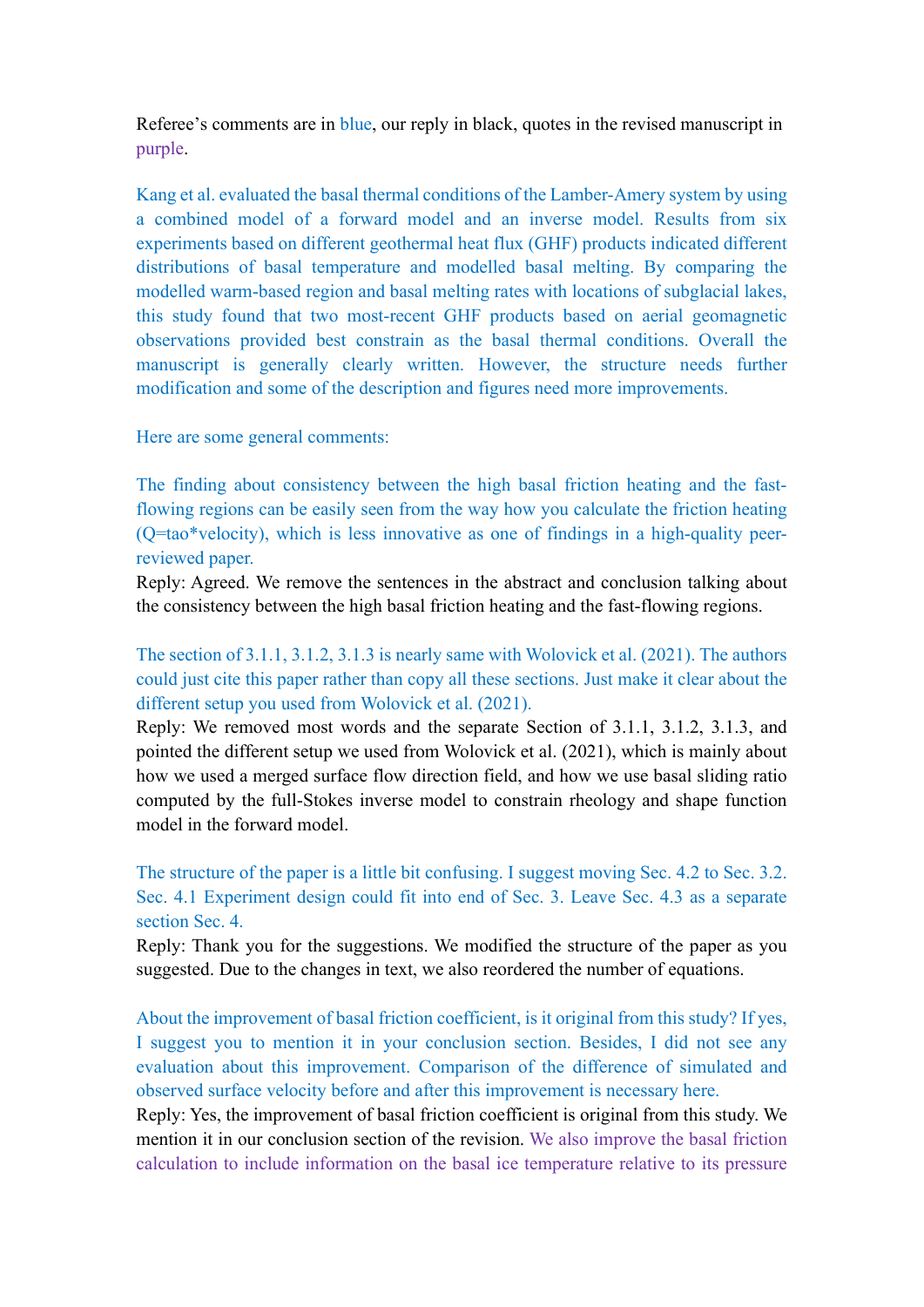melting point. This procedure results in removal of unrealistic noise manifested as local spikes in modelled basal friction heat.

The goal of this improvement is to remove unrealistic noise manifested as local spikes in modelled basal friction heat. We show two comparison plots below, one shows the comparison of modelled basal friction heat before and after this improvement, the other shows the difference of simulated and observed surface velocity before and after this improvement.

We can see that the unrealistic noise is much less after this improvement, and the difference of simulated and observed surface velocity is unchanged in the region except for some parts of the inland boundary.



Figure: Comparison of modelled basal friction heat with basal friction coefficient  $\beta_{old}$ (a); and  $\beta_{new}$  with  $\alpha=1$  (b). The white square is enlarged.



This figure (not in the manuscript) shows the difference between simulated and observed surface velocity plotted as log<sub>10</sub>(modeled/observed) using different basal friction coefficients  $\beta_{old}$  (a); and  $\beta_{new}$  with  $\alpha=1$  (b). The white lines in represent contours of 0.5 (a ratio of modeled/observed of about 3) and the black lines represent contours of -0.5 (a ratio of about 1/3).

When you talk about the effects of different GHFs on the modelled basal melting, you ignored that fact that different GHFs only affect the modelled basal melting in lowflowing regions even if those six GHFs show different distribution in the fast-flowing region. It further confirmed that friction heating dominated the basal melting for fast-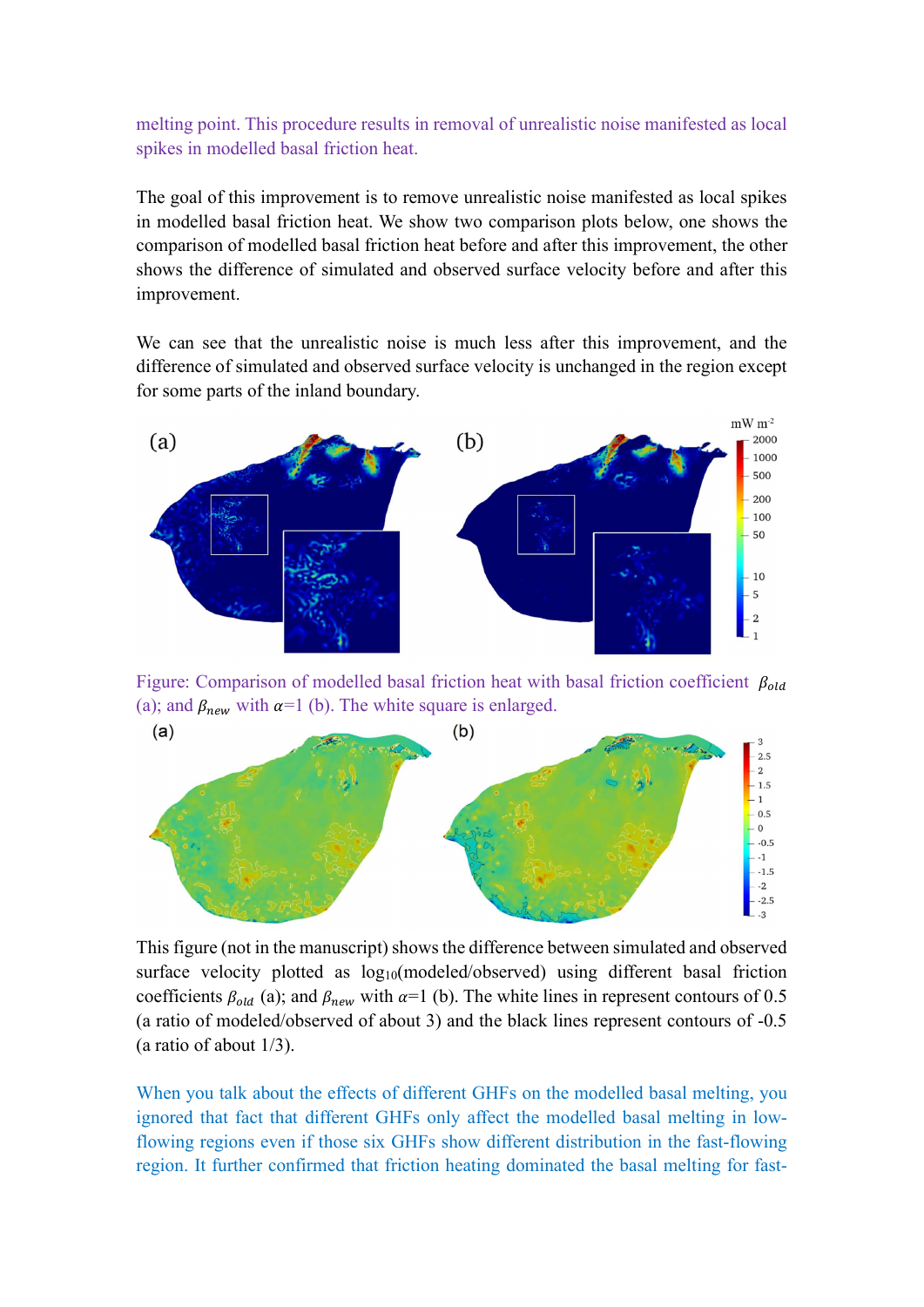### flowing region while the GHF dominated the basal melting in slow-flowing region.

Reply: We do not fully agree with your opinion that "different GHFs only affect the modelled basal melting in low-flowing regions". GHFs not only affect the extent of basal melting but also affect the magnitude of basal melting rate. Although there is basal melt in fast-flowing region using different GHFs, the magnitudes of basal melt rates are different. For instance, use of Purucker GHF which is lower than other GHFs in the fast flow region produces smaller basal melt rate in the fast-flowing region. We added: The fast-flowing region has smaller modelled basal friction coefficients, and faster basal velocities, but there are large differences in basal melting rates between the 6 GHF datasets.

I don't think the Abstract and Conclusions highlight all of the valuable findings in this study. I suggest a serious revision on it.

Reply: We revised the Abstract and Conclusions in the revision.

#### Abstract:

Basal thermal conditions play an important role in ice sheet dynamics, and they are sensitive to geothermal heat flux (GHF). Here we estimate the basal thermal conditions, including basal temperature, basal melt rate, and friction heat underneath the Lambert-Amery glacier system in east Antarctica, using a combination of a forward model and an inversion from a 3D ice flow model. We assess the sensitivity and uncertainty of basal thermal conditions using six different GHFs. We evaluate the modelled results using all observed subglacial lakes. The different GHFs lead to large differences in simulated spatial patterns of temperate basal conditions. The two recent GHF fields inverted from aerial geomagnetic observations have the highest GHF, produce the largest warm-based area, and match the observed distribution of subglacial lakes better than the other GHFs. The modelled basal melt rate reaches ten to hundreds of mm per year locally in Lambert, Lepekhin and Kronshtadtskiy glaciers feeding the Amery ice shelf, and ranges from 0-5 mm  $yr^{-1}$  on the temperate base of the vast inland region.

#### Conclusions

In this paper, we estimate the basal thermal conditions of the Lambert-Amery system by coupling a forward model and an inverse model, based on six different GHF datasets. We analyze the contribution of GHF, heat conduction, and basal friction to the modelled basal melt rate. We verify the result using the locations of all known subglacial lakes, and evaluate the reliability of six GHF datasets in our study domain.

Our approach is distinct from that used to find GHF fields employed by Wolovick et al. (2021a), in particular the use of a full Stokes model allows the method to be extended to fast flowing ice stream and ice shelf domains where neither the shallow ice or shallow shelf-approximations are valid. We also improve the basal friction calculation to include information on the basal ice temperature relative to its pressure melting point. This procedure results in removal of unrealistic noise manifested as local spikes in modelled basal friction heat.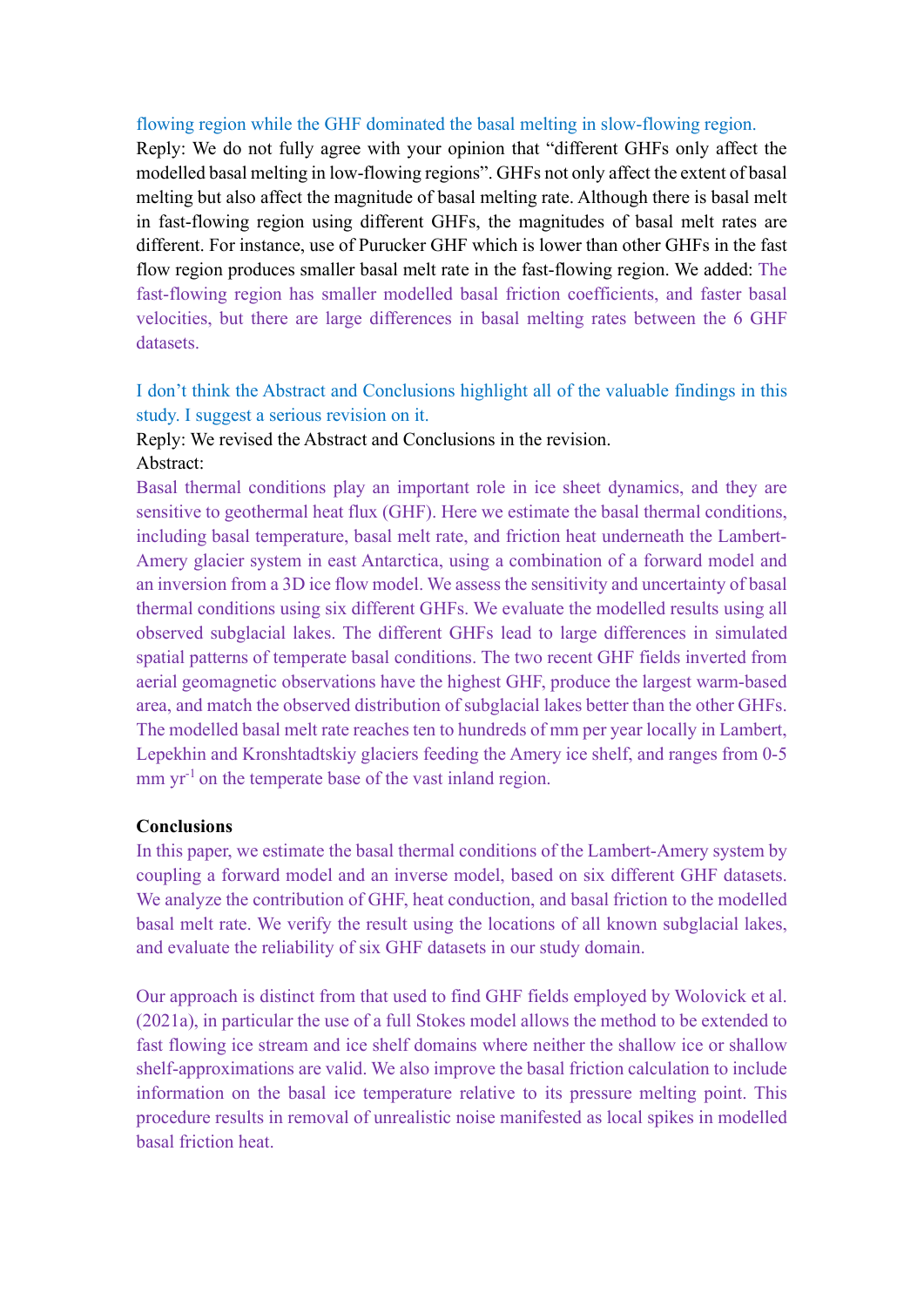We find significant differences in the spatial extent of temperate ice in the slow flowing areas among the six experiments due to large variability in GHF. The experiments using Li et al. (2021) and the Martos et al. (2017) GHF yield the largest area with basal melting, and match the subglacial lake locations best. In contrast, the experiments using Purucker (2013) GHF gives the least area with basal melting and the worst match with subglacial lakes locations. We suggest GHF datasets from Li et al. (2021) and Martos et al. (2017) as the most suitable choice for this study region. We cannot make our own GHF map from our analysis since while we can pick the GHF where Li and Martos geothermal heat flow maps are consistent and both agree with the observations, we do not know which (if either) are correct where the Li and Martos GHF datasets disagree and there are no observations. In order to make this determination we would need additional observational constraints on the basal thermal state, such as measured basal temperatures from deep ice cores, or observed refreeze-on, but neither are available in the region.

The fast-flowing region has smaller modelled basal friction coefficients, and faster basal velocities, but there are large differences in basal melting rates between the 6 GHF datasets. The fast-flowing tributaries have frictional heating in the range of 50-2000 mW m<sup>-2</sup>. In the vast inland areas, our experiments generally yield high upward heat conduction in the range of  $45{\text -}60$  mW m<sup>-2</sup> which means that GHF dominates the heat content of the basal ice in the slow flow regions. The modelled basal melt rate reaches 50-500 mm yr-1 locally in three very fast flow tributaries (Lambert, Lepekhin and Kronshtadtskiy glaciers) feeding the Amery ice shelf, and is in the range of 0-5 mm yr-1 in the inland region.

Several places across the text are lack of citations or need more relevant literature. Some of the figures are not cited accordingly in the text. See the details below.

#### Specific Comments:

L37: "evidence of extensive subglacial rifts and lakes" citation please.

#### Reply: We add references.

L77: "for ice temperature"  $\rightarrow$  "ice temperature simulation".

Reply: done.

L83-85: Unfinished sentence I guess. "inferred ice and basal temperature"? Or I misunderstood your meaning here.

Reply: We change this sentence "Large scale studies on the dependence on GHF of the Greenland (Rezvanbehbahani et al., 2019) and Antarctica ice sheet (Pattyn, 2010) have inferred ice and basal temperatures" to "Glaciologists have combined ice sheet models with measurements of vertical temperature or thawed basal state to constrain GHF of the ice sheets (e.g. Pattyn, 2010; Rezvanbehbahani et al., 2019)".

L101: "in"  $\rightarrow$  "part of"

Reply: Done.

L104: How did you choose the central streamline here? Where are those datasets (basin boundary, ice front) from? Please add citations.

Reply: We made it ourselves. The central streamline was chosen by selecting a point at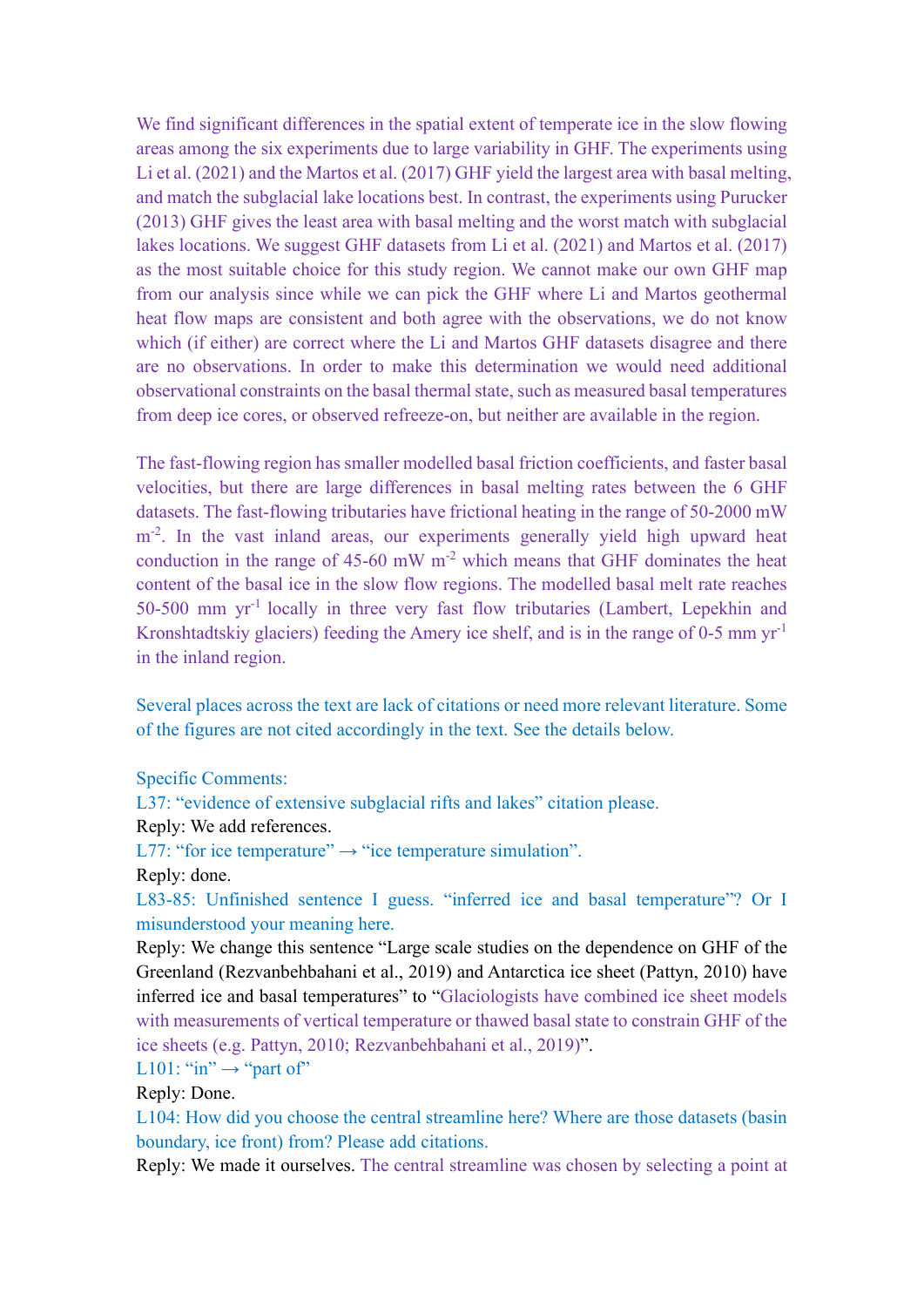the confluence of Lambert Glacier and Lepekhin Glaicer and then advecting that point downstream to the ice front using the observed velocity field.

L115-117: citation of the grounding line dataset and the subglacial lakes.

Reply: We add the citations. "The red curve is part of the grounding line of Amery ice shelf (Morlighem et al., 2020) … The black stars in (c) denote the locations of observed subglacial lakes (Wright and Siegert, 2012; Cui et al., 2021)"

L123-124: It's not clear to me how and where these two datasets are combined. You should make it clear in Fig. 1.

Reply: In Fig. 1, we add a dotted red curve in plot (b) showing the boundary of ice thickness data from Cui et al. (2020a). We use the data from Cui et al. (2020a) inside this boundary and BedMachine data outside this boundary.

L156: This is your first time to mention inverse method and Elmer/Ice. Please add citations.

Reply: Done.

L319: In the boundary condition section (Sec. 3.2.2), you did not mention the constrain for the surface mass balance and basal mass balance for the floating part. Please make it clear here.

Reply: In Elmer/Ice model, we do diagnostic simulation, i.e., we perform a stressbalance snapshot. Therefore, we do not need to prescribe surface mass balance or basal mass balance in the boundary conditions for the ice sheet including the ice shelf. We add the explanation in section 3.2.2.

L362: This equation is not clearly explained. What is each component in the numerator? Please also add citations for this equation.

Reply: There was a typo in Eq (19). We corrected it in the revision.

$$
M = \frac{G + \vec{u}_b \tau_b + k(T) \frac{dT}{dz}}{\rho_i L}
$$

where M is the basal melt rate, G is GHF,  $\vec{u}_b \tau_b$  is the basal friction heat,  $-k(T) \frac{dT}{dz}$  $\frac{di}{dz}$  is the

upward heat conduction, *n* is the outward unit vector at the ice bottom,  $\rho_i$  is the ice

density, and  $L$  is latent heat of ice melt. We add the reference for this equation:

Greve R, Blatter H, Dynamics of Ice Sheets and Glaciers, Springer, 2009.

L368: The experiment design is quite similar to the multi-cycle spin-up used in Zhao et al. (2018). If yes, please cite the paper here.

Reply: It is similar. We cite the paper Zhao et al. (2018).

L395: citation for the statement "Basal friction in reality depends on basal temperature" Reply: We add the reference:

Greve R, Blatter H, Dynamics of Ice Sheets and Glaciers, Springer, 2009.

L415: delate "the" after "the modelled".

Reply: Done.

L416: Do you mean test with different GHFs gave you similar modelled surface velocity? If yes, the statement you made here is not accurate. The only thing you can say is that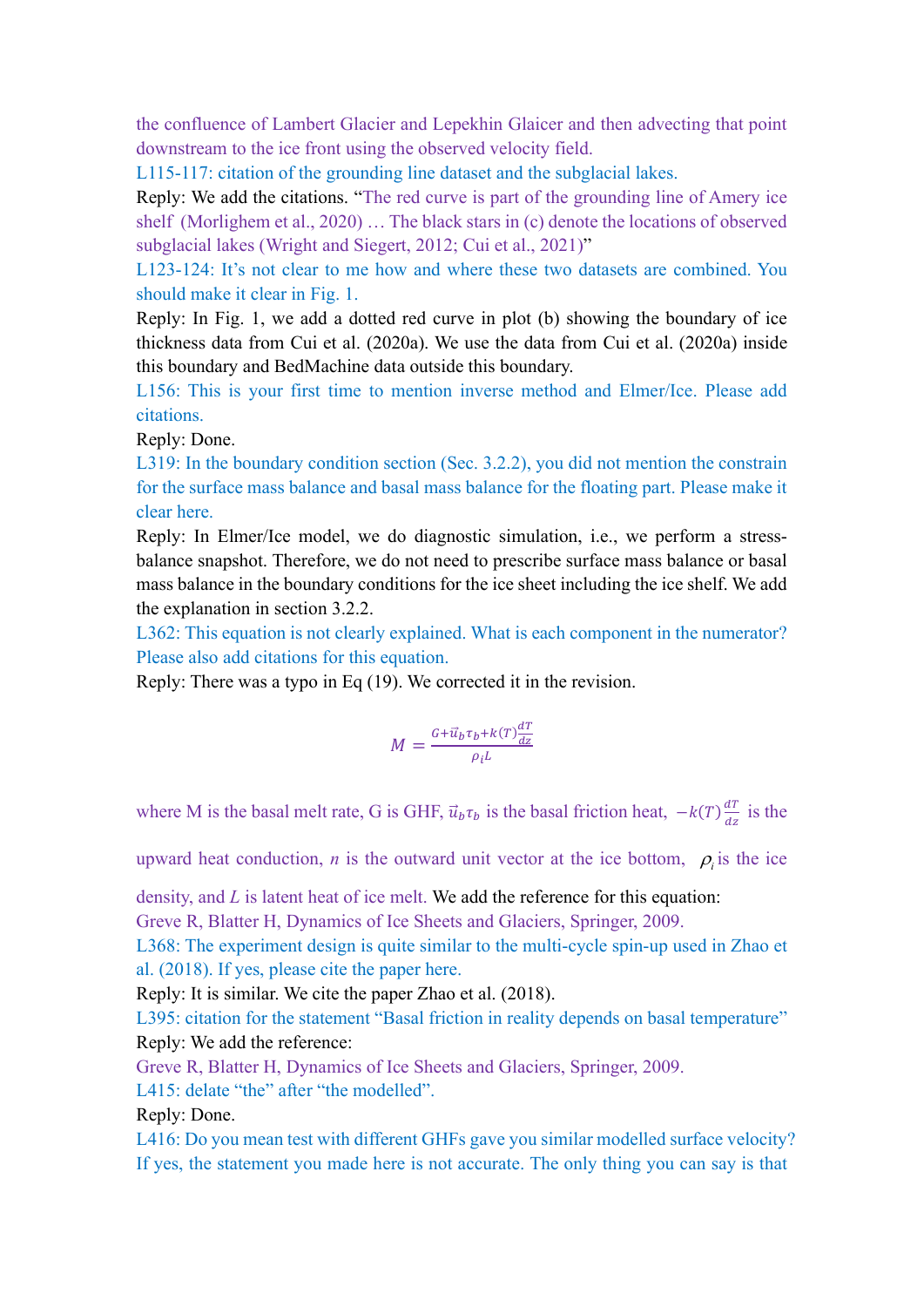## the inverse method is not sensitive to the choice of GHF product as the boundary condition, which could be one of your findings here.

Reply: The inverse method is designed to minimize the misfit between modelled and observed surface velocity. Therefore, it is not surprising that the modelled surface velocities are similar for the different GHFs. This is not a finding. It is what one expected.

We change "In the inverse method, the modeled surface velocity matches best to the observed surface velocity. Therefore, we get very similar distributions of modeled velocity field using different GHFs" to "In the inverse method, the misfit between the modeled and the observed surface velocity is minimized. Therefore, we get very similar distributions of modeled surface velocity field using different GHFs.".

L427: 500 m/yr. Do you mean the velocity near the GL? If yes, make it clear. Reply: Yes, done.

L432: The cyan color is not clear to me. Suggest to change a different color.

Reply: We update Fig. 4 in the revision. We use white solid lines in (a), (b), and (d) to plot speed contours of 50, 100 and 200 m  $yr^{-1}$ .

L433-434: Why do you chose the contour of 0.5 and -0.5 here? What's the meaning behind those two contours. Please explain.

Reply: We do not think this subplot is helpful, so we remove it in the revision, just using it reply to your earlier general comment above.

The values are arbitrary and simply show the ranges of the velocity differences. The

contour 0.5 means  $\frac{\text{modelled velocity}}{1.2 \times 10^{1/2}} = 10^{1/2} \approx 3.1$ observed velocity  $=10^{1/2} \approx 3.1$ , and the contour -0.5 means

modelled velocity  $=10^{-1/2} \approx \frac{1}{2}$ . observed velocity  $\frac{-10}{3}$ .  $=10^{-1/2} \approx \frac{1}{2}$ . We use ratio of 1/3~3 times to compare the difference of

modelled and observed velocity. Modelled velocity in most region is in this range.

L339-440: But for the fast-flowing region, we did not see any significant differences. You should make it clear when you talk about the different distribution of warm base.

Reply: We assume you mean L439-440. We modify it to "The modelled ice bottom of fast-flowing region are all warm based (basal temperature reaching the pressure melting point). However, there are significant differences in the modelled distribution of warm base in the slow-flowing region using different GHFs."

L441: "In the Li experiment", please cite the figure here. "high"  $\rightarrow$  "highest" Reply: Done.

L442: "the basal temperature over most of the domain reaches the melting point", you should add "except for the southern part of domain"

Reply: Done.

L447: citation for "subglacial mountains"

Reply: Subglacial mountains are shown in Fig. 1c. so we refer to Fig. 1c here.

L455: "heat conduction"  $\rightarrow$  "basal heat conduction". Please add the velocity contour in Fig. 6. About the "fast-flowing tributaries", you didn't define it in Fig. 4a. Do you mean region with velocity higher than 50 m/yr?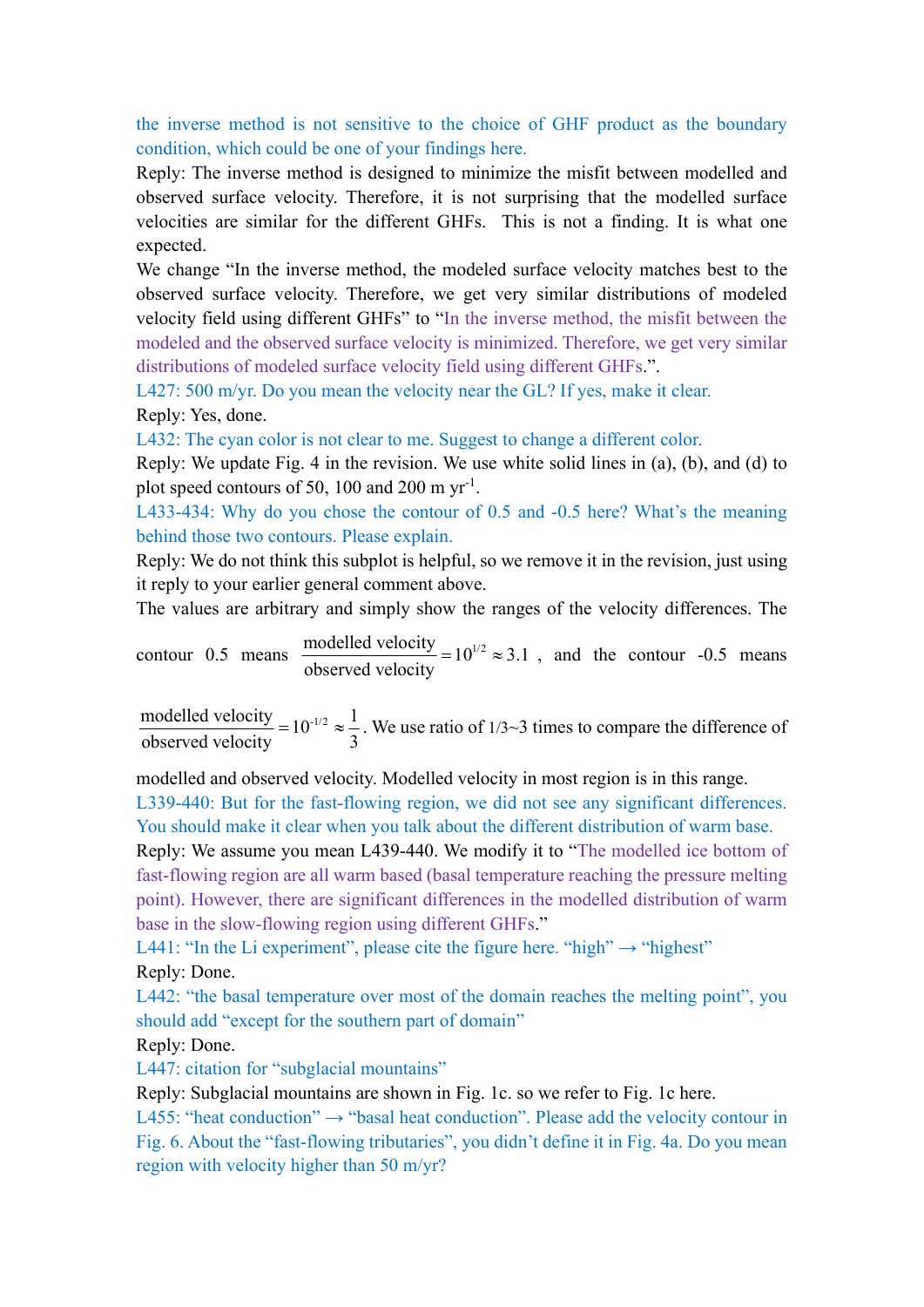Reply: To be more clear, we changed "heat conduction" to "modelled heat change of basal ice by upward englacial heat conduction".

The fast-flowing tributaries, we mean the region with velocity higher than 30 m/yr. We add velocity contours of 30, 50, 100, 200 m/yr in Fig. 6 (which is Fig. 8 in the revision). L456: "0-30"  $\rightarrow$  "30"

Reply: Done.

L457-459: Why do you think Purucker shows lower values here? Please explain.

Reply: This sentence is only for vast inland areas (slow-flowing region). We can tell that from the colorbar in Fig. 6. Purucker (Fig. 6e) has lighter color than other subplots.

L460: From Fig. 7, we can tell no significant difference across these 6 experiments. It's better to make a statement here.

Reply: We add a statement here "There is no significant difference in modelled basal friction heat across these 6 experiments."

L463: when you say reach  $2000 \text{ mW m}^2$  at the GL, do you mean all these three glaciers? Or just Lambert?

Reply: We change it to "The three fast-flowing tributaries have friction heat amounting to more than 50 mW m-2, with the Lambert and Kronshtadtskiy glaciers having 2000 mW m<sup>-2</sup> at the grounding line."

L478: there are two Fig. 8 here.

Reply: we remove one.

L505: I think GHF distribution largely govern basal thermal conditions for the slowflowing region. Add citations for "Many previous studies"

Reply: Done. We add citations Larour et al., 2012; Pattyn, 2010; Pittard et al.,2016; Van Liefferinge and Pattyn, 2013; Van Liefferinge et al. 2018.

L511-L515: Too long sentence. Please split it.

Reply: we change this sentence to "However, it should be noted that observations of subglacial lakes are a one-sided constraint. A model result that misses the observed lakes is clearly too cold at that location. But if the model result shows basal melt at a place with no observed lakes, it is not clear whether this is because the model is too warm, or if the subglacial water exists in a form other than in ponded lakes.".

L513: Don't understand what you mean here by "puts warm-based conditions outside of the locations of the observed lakes"

Reply: We mean "if the model result shows basal melt at a place with no observed lakes", see the above reply.

L514: delete "if"

Reply: see the above reply.

L517: I don't think you use the same inversion method by Wolovick. Do I misunderstand anything here?

Reply: That is correct, we do not use the same inversion method as Wolovick et al (2021). That paper adjusted GHF and surface accumulation rate to fit observations of subglacial lakes, basal freeze-on, and internal layers. We only use the forward model described in that paper for our thermal and hydrology model. The inverse model used here, by contrast, is a classical ice dynamic inversion that adjusts basal friction to match surface velocity.